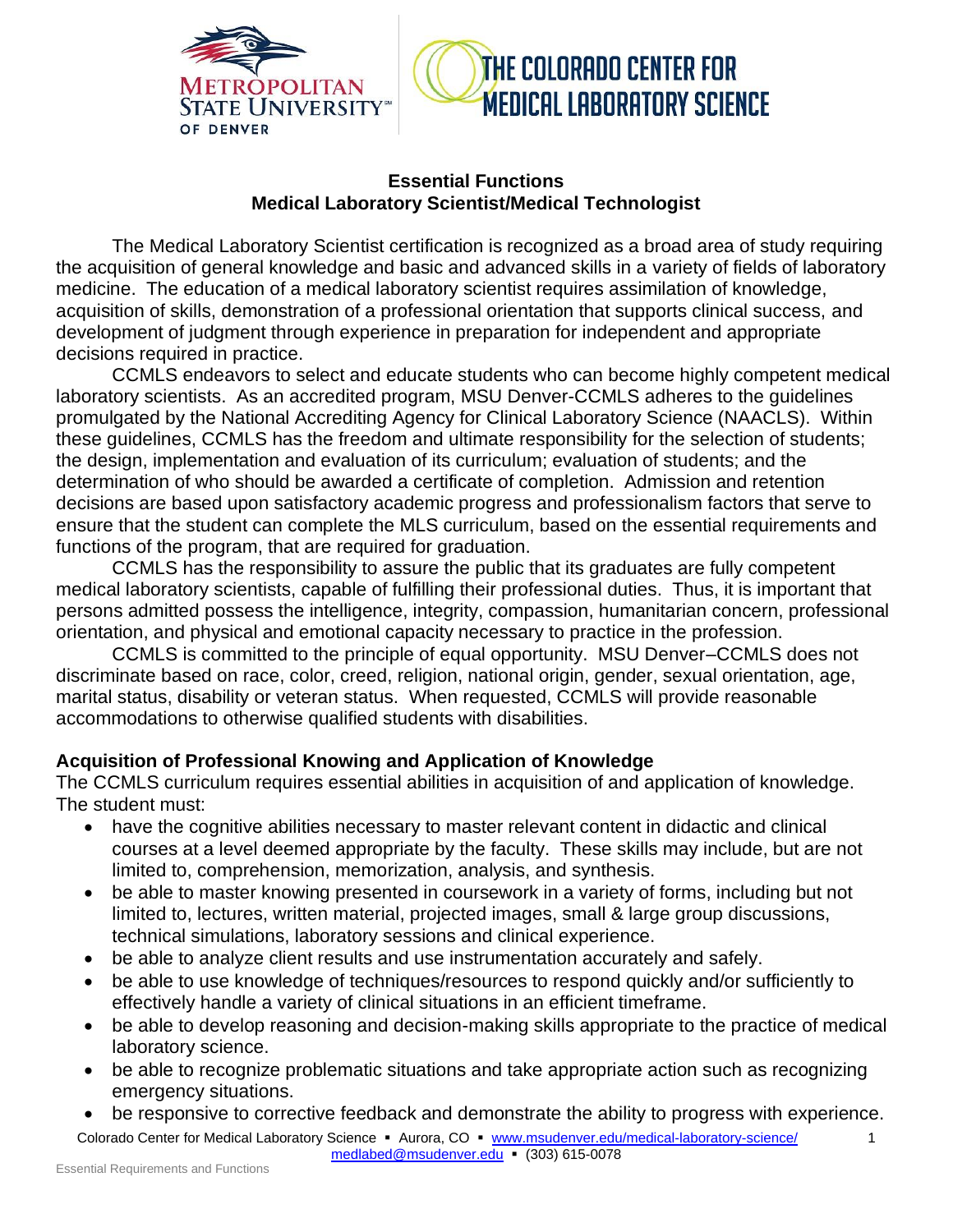### **Achievement of Technical Standards**

Technical standards, as distinguished from academic standards\*, refer to those physical, cognitive and behavioral abilities required for satisfactory completion of all aspects of the curriculum, and the development of professional attributes required by the faculty of all students at graduation. The achievement of technical standards is pre-requisite for practice in the profession. The essential abilities required by the curriculum are in the following areas: motor, sensory, communication, intellectual, and behavioral/professional.

# *Motor and Sensory Abilities*

The student must:

- have vision sufficient to obtain accurate readings & results and complete client forms accurately, including, but not limited to reading charts, graphs, instrument scales, monitors/computer screens, oscilloscope digital readings and printouts; using microscopes & making microscopic distinctions regarding formed elements and cells; discernment of color; depth perception.
- be able to observe clients for abnormal reactions during specimen collection, clinical specimens for abnormalities, as well as teaching demonstration in order to appropriately apply demonstrated techniques to their own laboratory assignments.
- observe and respond to emergency lights.
- have hearing sufficient to respond to emergency and instrumentation signals and sounds; to respond to phones; tocommunicate effectively over the phone; to respond to colleagues and other medical personnel in routine and emergency settings.
- possess motor and sensory skills and coordination sufficient to handle and adjust instruments with safety and accuracy; to obtain specimens; to manipulate tools, instruments and equipment; to prepare reagent fluids; to perform routine analytical techniques; to multi-task; and to perform emergency techniques under stressful conditions.
- be able to organize and adjust to workflow variations while maintaining accuracy and efficiency and meeting turn around times.
- be able to perform and/or problem solve a variety of "direct patient care" procedures, including but not limited to, phlebotomy, capillary puncture, bleeding times; microbiology specimen collection; and to interact appropriately with the patient.

# *Communication Abilities*

The student must:

- be able to effectively speak directly with patients, physicians, faculty, co-workers and other members of the health care team; be able to assess all information including non-verbal responses, and to respond in an appropriate and empathetic manner.
- be able to effectively speak directly with faculty and other students in a variety of environments/situations including, but not limited to, lectures, small & large group discussions, technical simulations, laboratory sessions, in writing, and during clinical activities.
- be able to instruct others in training situations.
- have speech and hearing skills sufficient to be understood by others and to understand others in classroom, laboratory and clinical settings, as well as during "direct patient care" procedures.
- possess interactive skills and sensitivity sufficient to maintain a cooperative and productive climate of work relationships.
- be able to process and communicate laboratory and clinical information in an accurate and timely manner via computer, written documents & protocols, by phone and through direct verbal interaction. Computer data, written, and verbal information must be complete, detailed as required, and accurate.